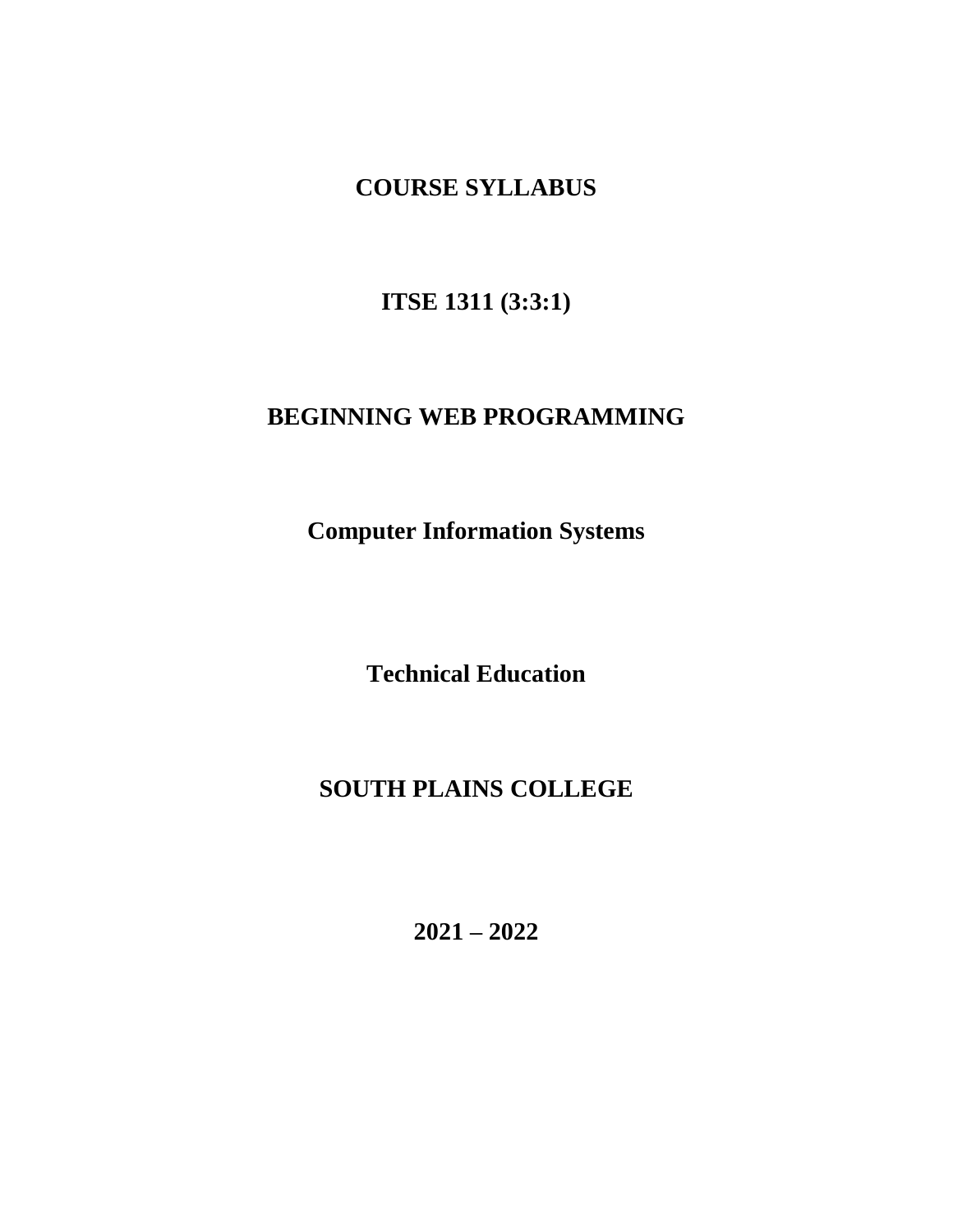#### **COURSE SYLLABUS**

| <b>COURSE TITLE:</b>                              | Beginning Web Programming                                                                                                            |
|---------------------------------------------------|--------------------------------------------------------------------------------------------------------------------------------------|
| <b>INSTRUCTOR:</b>                                | Jesse Day                                                                                                                            |
| <b>OFFICE LOCATION:</b>                           | TC <sub>207</sub>                                                                                                                    |
| <b>PHONE:</b>                                     | $(806)$ 716-2255                                                                                                                     |
| E-MAIL:                                           | jday@southplainscollege.edu                                                                                                          |
| <b>OFFICE HOURS:</b>                              | MW 2:30 PM $-4:00$ PM<br>TR $2:00 \text{ PM} - 4:00 \text{ PM RC}828 \text{ (Reese)}$<br>Friday 11:00 AM - 12:00 PM (By Appointment) |
| SOUTH PLAINS COLLEGE IMPROVES EACH STUDENT'S LIFE |                                                                                                                                      |

\*\*\*\*\*\*\*\*\*\*\*\*\*\*\*\*\*\*\*\*\*\*\*\*\*\*\*\*\*\*\*\*\*\*\*\*\*\*\*\*\*\*\*\*\*\*\*\*\*\*\*\*\*\*\*\*\*\*\*\*\*\*\*\*\*\*\*\*\*\*\*\*\*\*\*\*\*

#### **I. GENERAL COURSE INFORMATION:**

- A. **Course Description:** Web page programming including mark-up and scripting languages. May include use of HTML5, CSS3, and JavaScript. Introduction to structure and object oriented programming design.
- B. **Course Objectives:** Through the use of the Internet, lab assignments, class discussion, and course project, the student will learn how to properly design and create web pages for use in the business world. Extensive use of the Internet will be utilized to send and receive information, as well as play a vital part in our day-to-day course material.

#### C. **Course Outcomes:**

- Discuss current issues in web site design and development
- Discuss, design, and maintain affective, effective, and efficient websites
- Evaluate web page information
- Learn web architectures
- Develop web pages and web sites for businesses using HTML and other web technologies
- D. **Academic Integrity:** It is the aim of South Plains College to foster a spirit of complete honesty and a high standard of integrity. The attempt of any student to present assignments, which he or she has not honestly performed, is regarded as serious offense. The offender is liable to the consequences for cheating and plagiarism as described in the SPC catalog in sections, "Academic Integrity and "Student Conduct."

### **II. SPECIFIC COURSE REQUIREMENTS:**

#### A. **Textbook:**

Name of Book: HTML5and CSS3 Complete, 2<sup>nd</sup> Edition, Sasha Vodnik, ISBN: 978-1-305-39404-9 © 2015

- B. **Attendance Policy:** Whenever absences become excessive and, in the instructor's opinion, minimum course objectives cannot be met due to absences or lack of participation, the student should be withdrawn from the course. The student is expected to participate regularly. Records of student's participation will be maintained throughout the semester.
- C**. Drop Policy:** You may be dropped with an X or F for any of the following reasons:
	- 1. Attendance
		- a. You do not follow the guidelines of the attendance policy listed above.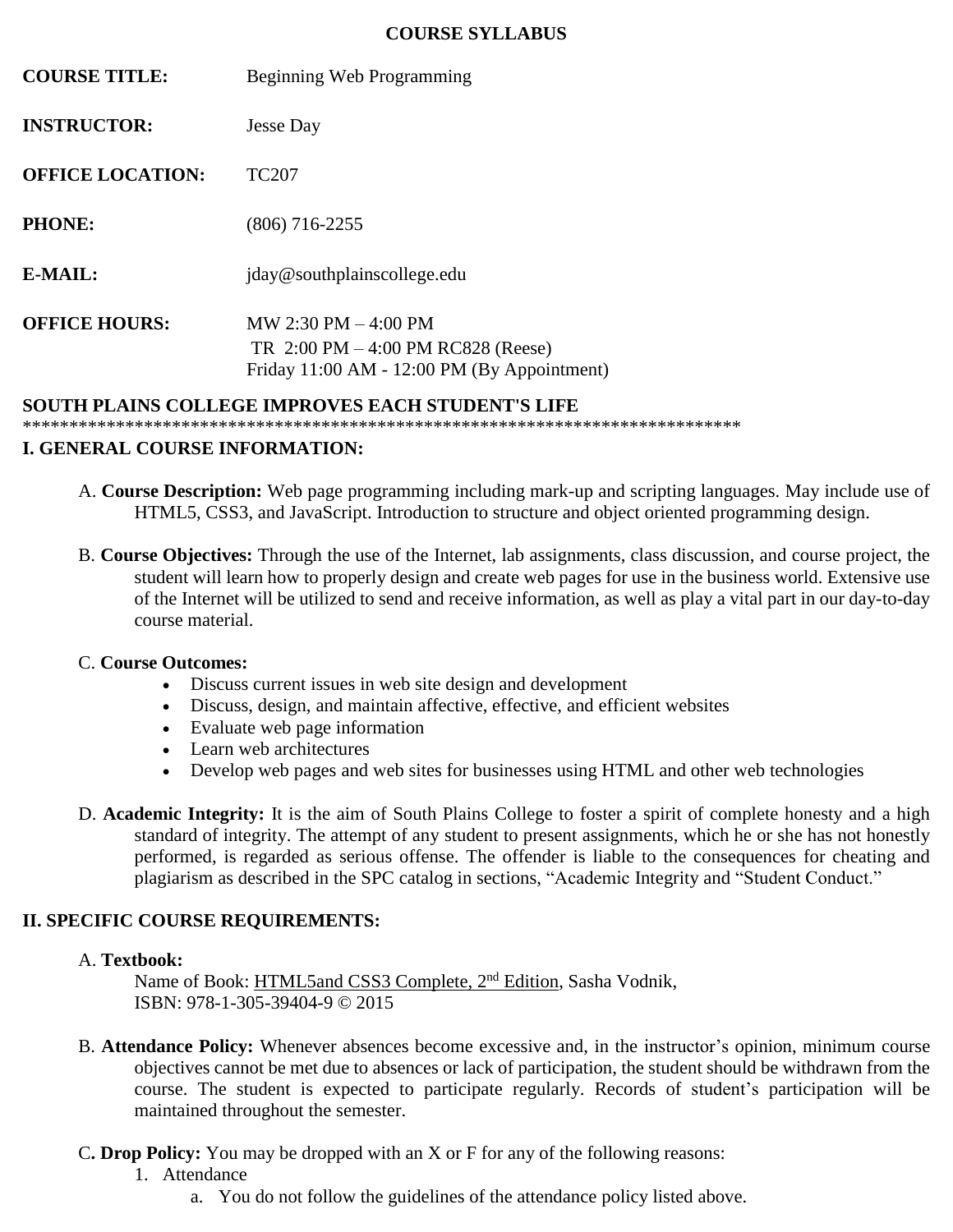- 2. Participation, completion of homework, exams, and team project
	- a. You have missed several homework assignments.
	- b. You have missed two or more exams.
	- c. You have not participated with your assigned team.
- 3. Academic Integrity
	- a. Cheating, plagiarism, or sharing your work with others as listed above.
- D. **Assignment Policy:** Assigned chapters are to be read along with Lab assignments will be given throughout the semester and will be submitted to instructor.
- E. **Labs:** Students may do assignments at the SPC computer lab or at home/work if you have the exact software programs and exact version of the software as used at SPC. Arranged labs: An arranged lab of two (2) hours per week is considered a requirement of this class. The student is responsible for completing class and homework assignments as assigned by the instructor. Open computer lab: The open lab is located in Technology Center in Levelland and is available to all students.
- F. **Grading Policy:** Semester grade will be determined by 3 exams (25%), lab assignments (25%), Discussions (25%) final project (15%), and class participation (10%).

### **III. ACCOMMODATIONS**

- A. **Electronic Assignments:** This class will involve the use of the Internet and some access to discussion groups, forums, bulletin boards, and e-mail programs and/or chat rooms in order to complete the objectives for this class. Topics assigned by the instructor will be relevant to the objectives of this course.
- B. **Student-Owned Computer Equipment:** Students may choose to use their own computer equipment to complete the assigned coursework. SPC provides Microsoft Office to students for installation and use on their personal computers. It is the sole responsibility of the student to ensure their computer system meets the minimum requirements for all required or suggested software. It is also the sole responsibility of the student to ensure their computer system is in working order, free of malware, and sufficient to complete the assigned coursework. Computer or system malfunction or failure is not an excuse for late coursework. The instructor is not liable for the student's computer maintenance and cannot troubleshoot or repair issues on student-owned computers. If the student needs computer assistance, they can contact the SPC student helpdesk.

### **SPC Help Desk**

Telephone Number: Help Desk at (806) 716-2600 E-mail: [helpdesk@southplainscollege.edu](mailto:helpdesk@southplainscollege.edu) Location: Library Lobby - Levelland Normal Hours: Monday - Friday: 8:00 a.m. - 4:00 p.m.

- C. **Liability Disclaimer:** This is to notify you that the materials you may be accessing in chat rooms, bulletin boards or unofficial web pages are not officially sponsored by South Plains College. The United States Constitution rights of free speech apply to all members of our community regardless of the medium used. We disclaim all liability for data, information or opinions expressed in these forums.
- D. **Student Code of Conduct Policy:** Any successful learning experience requires mutual respect on the part of the student and the instructor. Neither instructor nor student should be subject to others' behavior that is rude, disruptive, intimidating, aggressive, or demeaning. Student conduct that disrupts the learning process or is deemed disrespectful or threatening shall not be tolerated and may lead to disciplinary action and/or removal from class.
- E. **Diversity Statement:** In this class, the teacher will establish and support an environment that values and nurtures individual and group differences and encourages engagement and interaction. Understanding and respecting multiple experiences and perspectives will serve to challenge and stimulate all of us to learn about others, about the larger world and about ourselves. By promoting diversity and intellectual exchange, we will not only mirror society as it is, but also model society as it should and can be.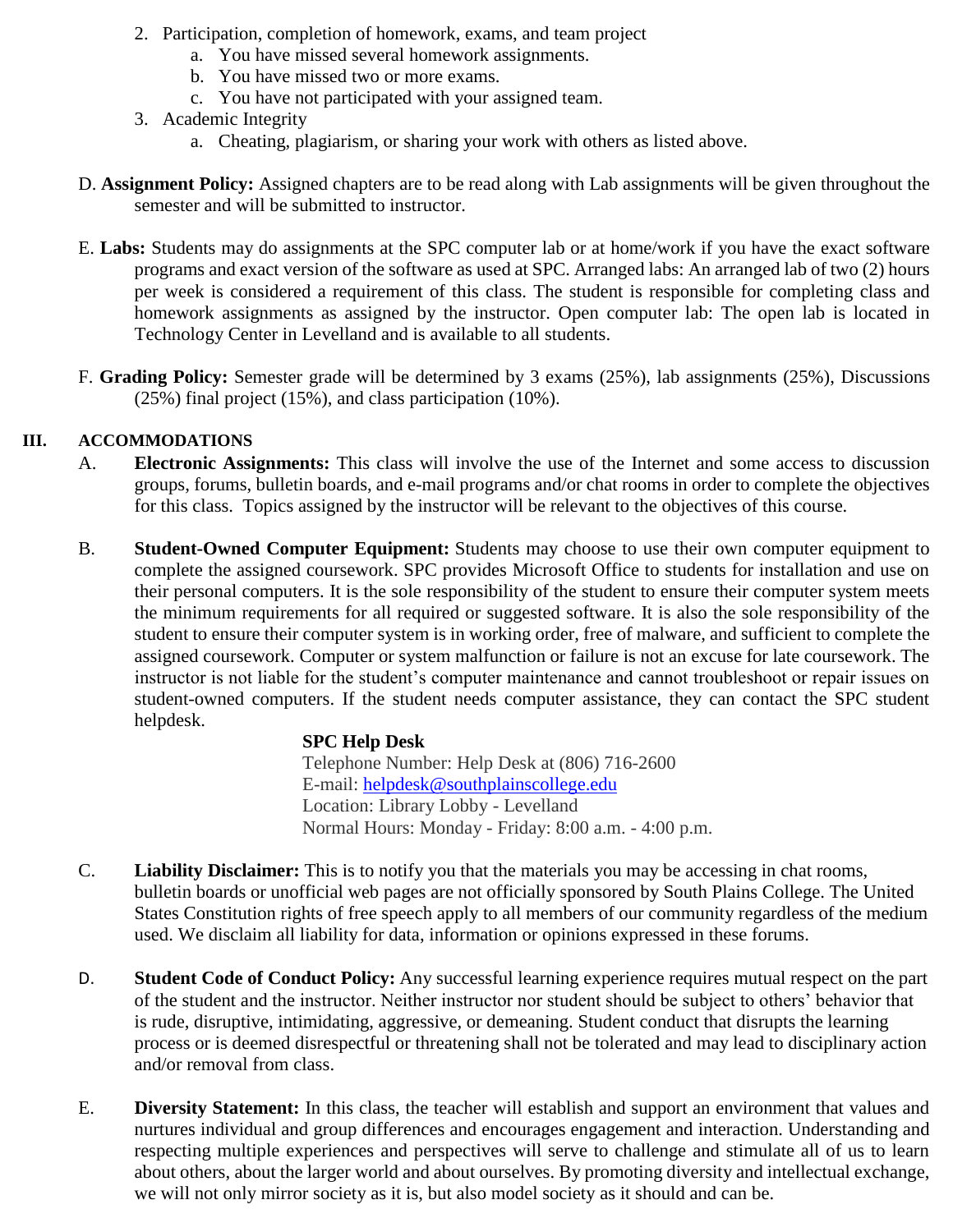- F. **Disabilities Statement:** Students with disabilities, including but not limited to physical, psychiatric, or learning disabilities, who wish to request accommodations in this class should notify the Disability Services Office early in the semester so that the appropriate arrangements may be made. In accordance with federal law, a student requesting accommodations must provide acceptable documentation of his/her disability to the Disability Services Office. For more information, call or visit the Disability Services Office at Levelland (Student Health & Wellness Office) 806-716-2577, Reese Center (Building 8) 806-716-4675, or Plainview Center (Main Office) 806-716-4302 or 806-296-9611.
- G. **Non-Discrimination Statement:** South Plains College does not discriminate on the basis of race, color, national origin, sex, disability or age in its programs and activities. The following person has been designated to handle inquiries regarding the non-discrimination policies: Vice President for Student Affairs, South Plains College, 1401 College Avenue, Box 5, Levelland, TX 79336. Phone number 806-716-2360.
- H. **Title IX Pregnancy Accommodations Statement:** If you are pregnant, or have given birth within six months, Under Title IX you have a right to reasonable accommodations to help continue your education. To activate accommodations you must submit a Title IX pregnancy accommodations request, along with specific medical documentation, to the Director of Health and Wellness. Once approved, notification will be sent to the student and instructors. It is the student's responsibility to work with the instructor to arrange accommodations. Contact Chris Straface, Director of Health and Wellness at 806-716-2362 or email [cgilster@southplainscollege.edu](mailto:cgilster@southplainscollege.edu) for assistance.
- I. **Campus Concealed Carry:** Texas Senate Bill 11 (Government Code 411.2031, et al.) authorizes the carrying of a concealed handgun in South Plains College buildings only by persons who have been issued and are in possession of a Texas License to Carry a Handgun. Qualified law enforcement officers or those who are otherwise authorized to carry a concealed handgun in the State of Texas are also permitted to do so. Pursuant to Penal Code (PC) 46.035 and South Plains College policy, license holders may not carry a concealed handgun in restricted locations. For a list of locations and Frequently Asked Questions, please refer to the Campus Carry page at: [http://www.southplainscollege.edu/campuscarry.php.](http://www.southplainscollege.edu/campuscarry.php) Pursuant to PC 46.035, the open carrying of handguns is prohibited on all South Plains College campuses. Report violations to the College Police Department at 806-716-2396 or 9-1-1.
- J. **COVID-19 Face Covering Requirement**: It is the policy of South Plains College for the Fall 2020 semester that as a condition of on-campus enrollment, all students are required to engage in safe behaviors to avoid the spread of COVID-19 in the SPC community. Such behaviors specifically include the requirement that all students properly wear CDC-compliant face coverings while in SPC buildings including in classrooms, labs, hallways, and restrooms. Failure to comply with this policy may result in dismissal from the current class session. If the student refuses to leave the classroom or lab after being dismissed, the student may be referred to the Dean of Students on the Levelland campus or the Dean/Director of external centers for Student Code of Conduct Violation. For further information, please refer to the "Return to Campus Plan" at:

<http://www.southplainscollege.edu/emergency/SPCReturnToCampusPlans.pdf>

- K. If you are experiencing any of the following symptoms please do not attend class and either seek medical attention or get tested for COVID-19.
	- Cough, shortness of breath, difficulty breathing
	- Fever or chills
	- Muscles or body aches
	- Vomiting or diarrhea
	- New loss of taste and smell

Please also notify DeEtte Edens, BSN, RN, Associate Director of Health & Wellness, at dedens@southplainscollege.edu or 806-716-2376.